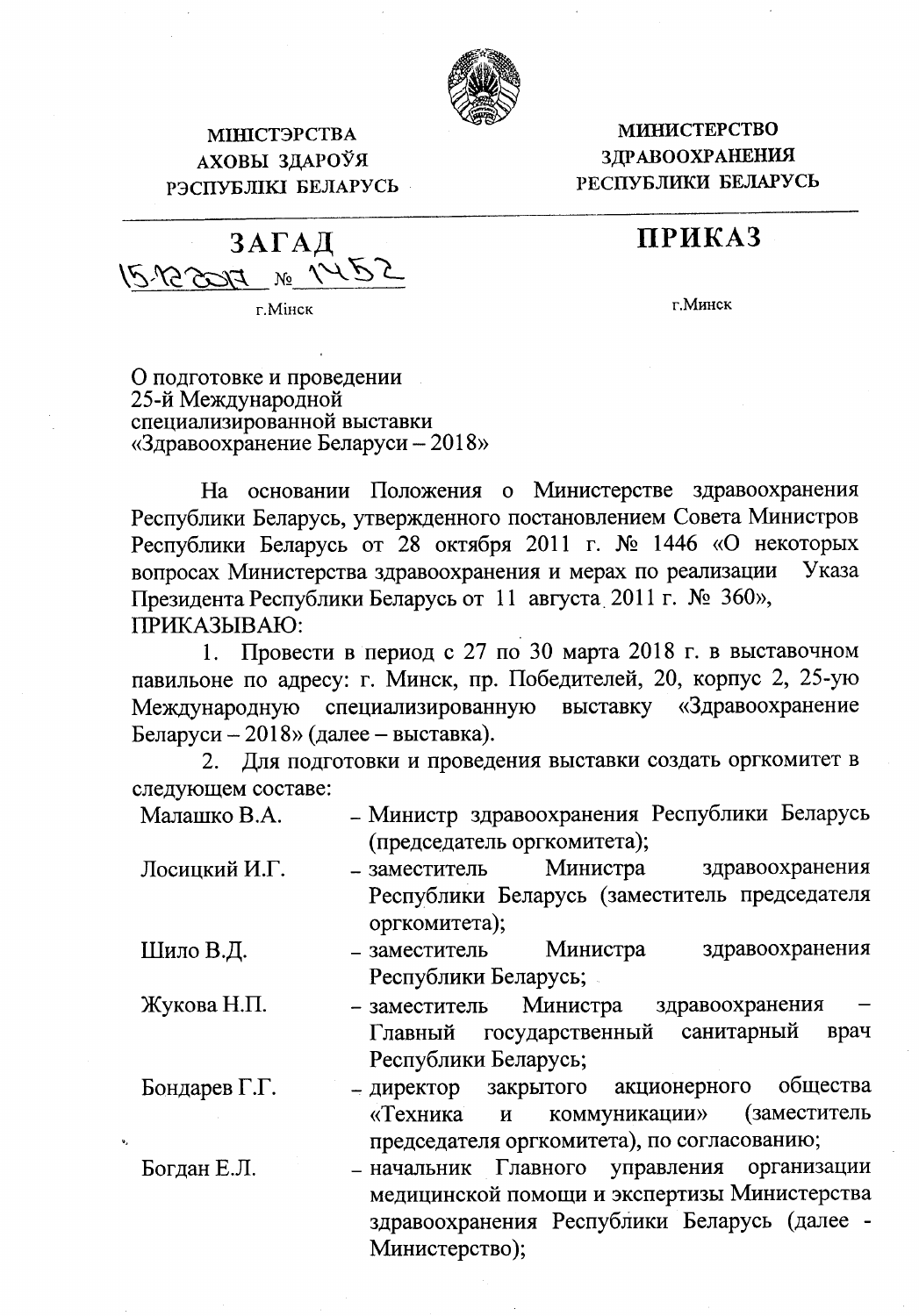| Герасименко М.А. | - ректор государственного учреждения образования                        |
|------------------|-------------------------------------------------------------------------|
|                  | «Белорусская<br>медицинская<br>академия                                 |
|                  | последипломного образования»;                                           |
| Гринько Д.В.     | закупок,<br>регулирования<br>- начальник<br>отдела                      |
|                  | обращения медицинских изделий и модернизации                            |
|                  | объектов здравоохранения Министерства;                                  |
| Грушковский А.Н. | - начальник отдела внешних связей Министерства;                         |
| Гончарик С.А.    | управления по<br>лицензированию<br>- начальник                          |
|                  | Республики<br>Министерства здравоохранения                              |
|                  | Беларусь;                                                               |
| Гнитий В.А.      | - генеральный директор торгово-производственного                        |
|                  | республиканского унитарного<br>предприятия                              |
|                  | «Белфармация»;                                                          |
| Левшукова О.И.   | - консультант отдела регулирования закупок,                             |
|                  | обращения медицинских изделий и модернизации                            |
|                  | объектов здравоохранения Министерства;                                  |
| Реутская Л.А.    | фармацевтической<br>управления<br>- начальник                           |
|                  | лекарственного<br>организации<br>$\boldsymbol{\mathrm{M}}$<br>инспекции |
|                  | обеспечения Министерства;                                               |
| Сачек М.М.       | учреждения<br>государственного<br>- директор                            |
|                  | «Республиканский научно-практический центр                              |
|                  | информатизации,<br>технологий,<br>медицинских                           |
|                  | управления и экономики здравоохранения»;                                |
| Столяров А.Ю.    | республиканского<br>унитарного<br>- директор                            |
|                  | предприятия «Центр экспертиз и испытаний в                              |
|                  | здравоохранении»;                                                       |
| Федоров Ю.Е.     | - начальник отдела гигиены, эпидемиологии<br>И                          |
|                  | профилактики Министерства;                                              |
| Шарак А.В.       | - генеральный директор производственно-торгового                        |
|                  | предприятия<br>республиканского унитарного                              |
|                  | «Белмедтехника»;                                                        |
| Швед О.И.        | унитарного<br>- директор республиканского                               |
|                  | предприятия «Медтехноцентр»;                                            |
| Шевчук В.Е.      | директор государственного<br>– генеральный                              |
|                  | предприятия «Управляющая компания холдинга                              |
|                  | «Белфармпром».                                                          |

производственно-торгового Генеральному  $3.$ директору предприятия «Белмедтехника» республиканского унитарного Шараку А.В., директору республиканского унитарного предприятия «Медтехноцентр» Шведу О.И. принять необходимые меры  $\rm \Pi O$ организации на выставке:

3.1. стенда отечественных производителей медицинских изделий;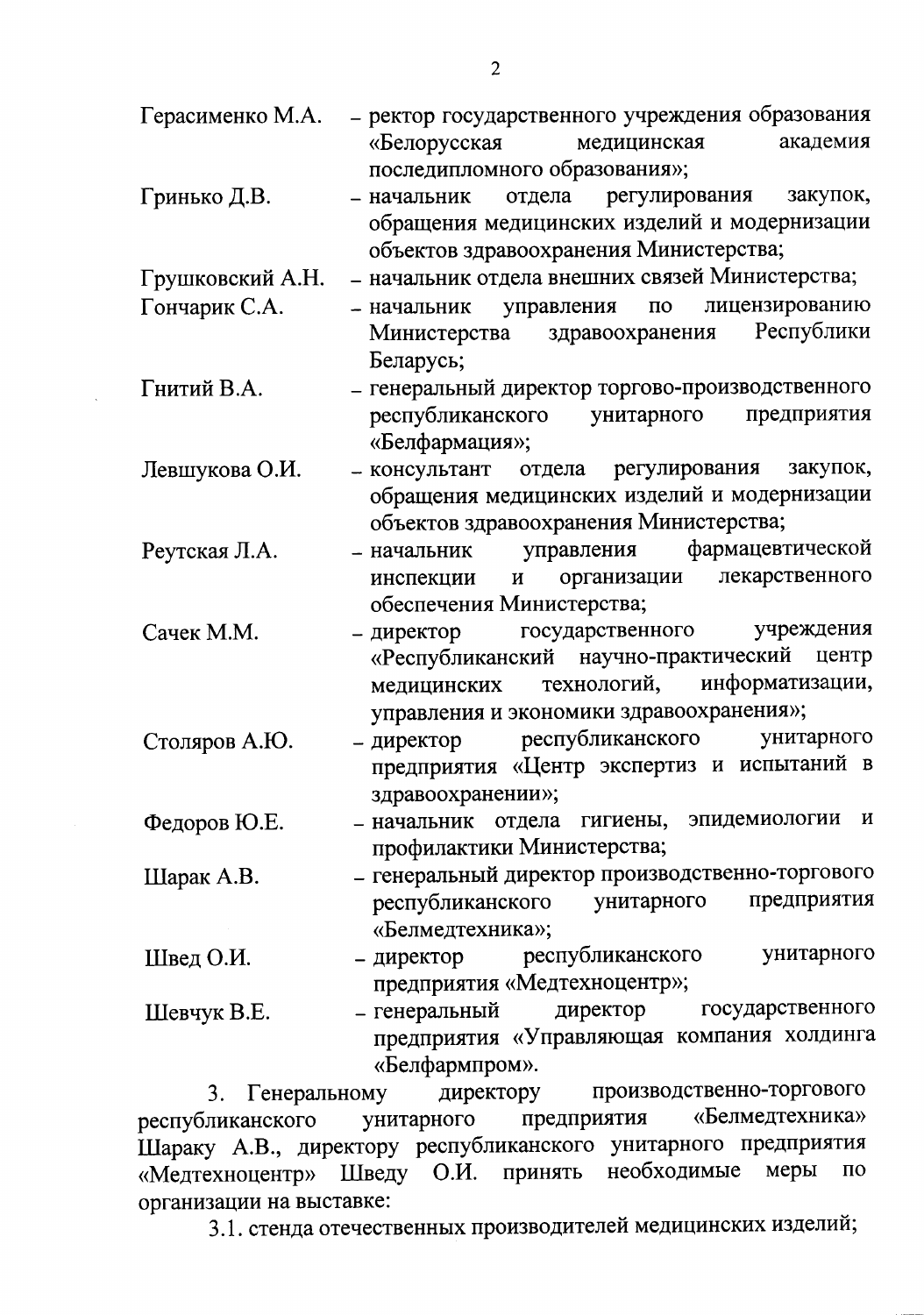3.2. представления товаропроизводителей, отечественных экспортоориентированной выпуск высококачественной освоивших плану размещения, согласованному с перечню продукции  $\Pi$ O  $\mathbf{M}$ Министерством.

государственного предприятия  $\overline{4}$ . Генеральному директору «Белфармпром» Шевчуку В.Е. «Управляющая компания холдинга представление обеспечить участие  $\mathbf{B}$ выставке  $\mathbf{M}$ отечественных производителей лекарственных средств.

государственного образования Ректору учреждения 5. «Белорусская медицинская академия последипломного образования» Герасименко М.А. принять необходимые меры по организации на выставке экспозиции «Медицинские технологии, инновации, наука, образование, медицинский туризм» с участием республиканских научноорганизаций специализированных практических центров, здравоохранения и образования.

Генеральному торгово-производственного 6. директору «Белфармация» унитарного предприятия республиканского Гнитию В.А. принять необходимые меры по организации на выставке пункта реализации лекарственных средств отечественного производства.

7. Заместителю Министра Шило В.Д., совместно с директором государственного учреждения «Республиканский научно-практический центр медицинских технологий, информатизации, управления  $\mathbf H$ экономики здравоохранения» Сачек М.М., закрытым акционерным обществом «Техника и коммуникации» организовать проведение научно-практической «e-Health конференции Международной Здравоохранения Республики Трансформация Системы Цифровая Беларусь».

8. Начальнику Главного управления организации медицинской Министерства Богдан Е.Л., совместно экспертизы помощи и начальником управления фармацевтической инспекции и организации лекарственного обеспечения Министерства Реутской Л.А., начальником отдела регулирования закупок, обращения медицинских изделий и модернизации объектов здравоохранения Министерства Гринько Д.В. республиканских тематических научнопроведение обеспечить практических мероприятий в рамках выставки.

Министерства Начальнику отдела связей 9. внешних Грушковскому А.Н. принять необходимые меры по приглашению к участию в выставке представителей администраций областей Российской Федерации, Министерств здравоохранения государств-участников СНГ, ЕАЭС, стран дальнего зарубежья.

10. Начальникам управлений здравоохранения облисполкомов, здравоохранению  $\overline{a}$ Мингорисполкома, председателю комитета руководителям организаций здравоохранения и научных организаций,